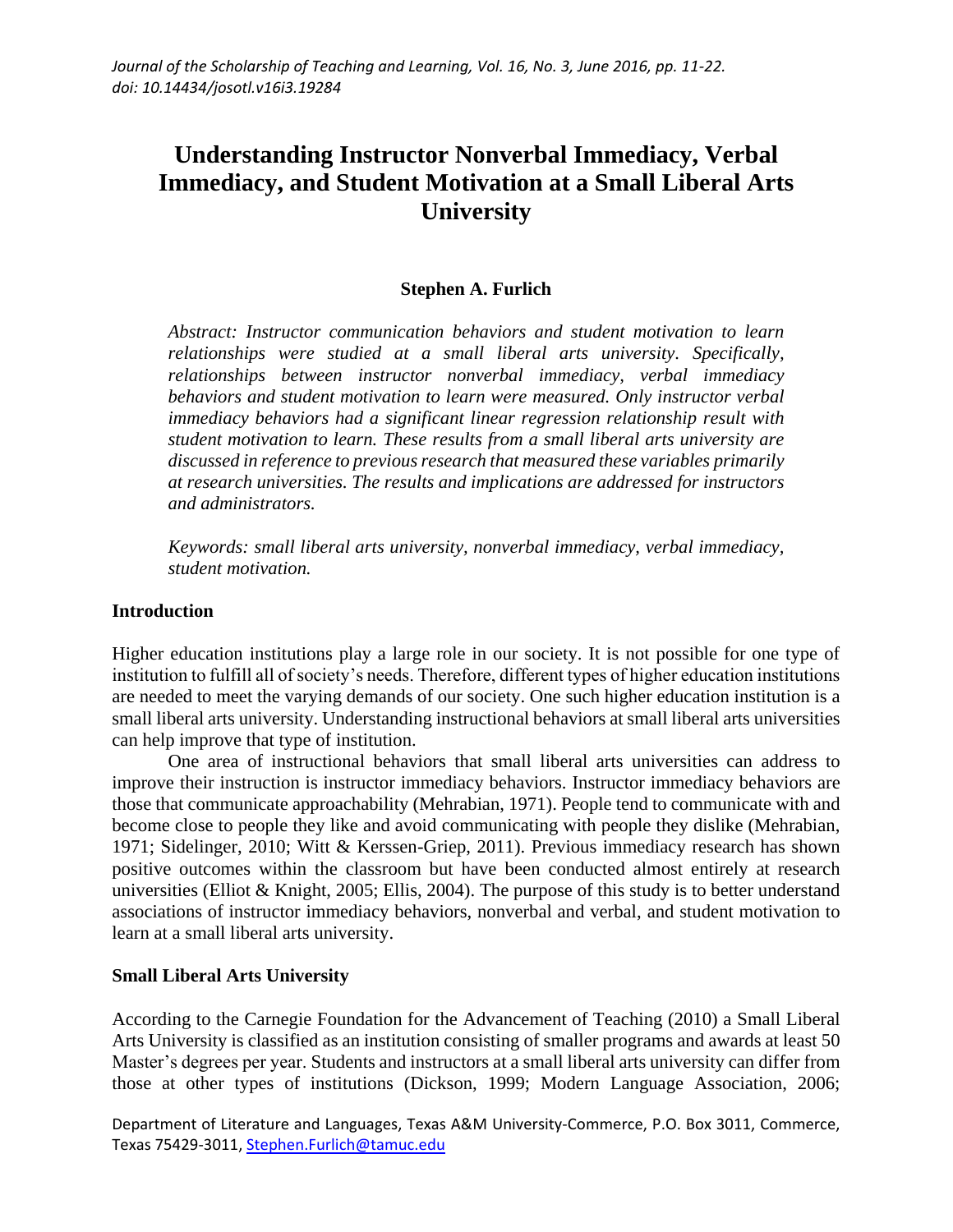Ovington, Diamantes, Roby, & Ryan, 2003; Sorcinelli, 2002). Pascarella, Wang, Trolian, and Blaich (2013) state that small liberal arts universities place a primary emphasis on teaching. This is often evident when reviewing faculty promotion requirements for the institutions (Donelan, 2004; Ovington, Diamantes, Roby, & Ryan, 2003; Sorcinelli, 2002). Students are often aware of this instructional focus and choose an institution to attend based upon this factor. This can influence student perceptions of instructor immediacy behaviors (Dickson, 1999; Modern Language Association, 2006; Ovington, Diamantes, Roby, & Ryan, 2003; Sorcinelli, 2002).

The primary focus of teaching by small liberal arts university instructors places a heavy emphasis on communication interactions with students. Usually, class sizes are smaller at small liberal arts universities compared to other institutional types (Pascarella, Wang, Trolian, & Blaich, 2013). These smaller classes at small liberal arts universities allow more opportunities for students to engage with their instructors on a personal level. This can occur both inside and outside the classroom, such as in their office.

## **Instructor Immediacy and Student Motivation to Learn**

Student engagement with instructors on a personal level can come in the form of instructor immediacy behaviors. Positive classroom outcomes can occur from instructors displaying immediacy behaviors (Houser, 2005; Pogue, & Ahyun, 2007; Sidelinger, 2010; Velez, & Cano, 2008; Witt & Kerssen-Griep, 2011; Zhang, Oetzel, Gao, Wilcox, & Takai, 2007). Previous research indicates that instructor immediacy behaviors, verbal and nonverbal, are positively related to student motivation to learn (Anderman, 2004; Elliot & Knight, 2005; Frymier, 1994; Harrison, 2011; Pogue, & Ahyun, 2007; Sidelinger, 2010; Witt, Wheeless, & Allen, 2004). Student motivation is important to understand because it plays an important role with student learning (Frymier, & Houser, 2000; Paas, Tuovinen, Merrienboer, & Darabi, 2005; Witt, Wheeless, & Allen, 2004). Studies suggest that when students are motivated to learn they also tend to perform better in their classes (Lebedina-Manzoni, 2004; Sidelinger, 2010).

## *Verbal Immediacy*

When applied to a teaching/learning environment verbal immediacy behaviors are verbal messages that convey the "use of pro-social as opposed to antisocial messages to alter student behavior" (Gorham, 1988, p. 41). Verbal immediacy behaviors include using personal examples, humor, engaging in conversations with students before, after, or outside of class, encouraging students to talk, referring to the class as "we," or "our," asking for students' input, teachers' self-disclosure, addressing students by name, praising students' work, allowing students to address instructors by their first name, and being available for students outside of class if they have any questions (Gorham, 1988).

## *Nonverbal Immediacy*

Examples of nonverbal immediacy behaviors include making eye-contact, using physical gestures, having a relaxed body position, directing body position toward students, smiling, using vocal expressiveness, movement, and proximity (Andersen, 1979). Instructors displaying nonverbal immediacy behaviors can lead to beneficial outcomes (Comadena, Hunt, & Simonds, 2007; Pogue, & Ahyun, 2007; Witt & Kerssen-Griep, 2011).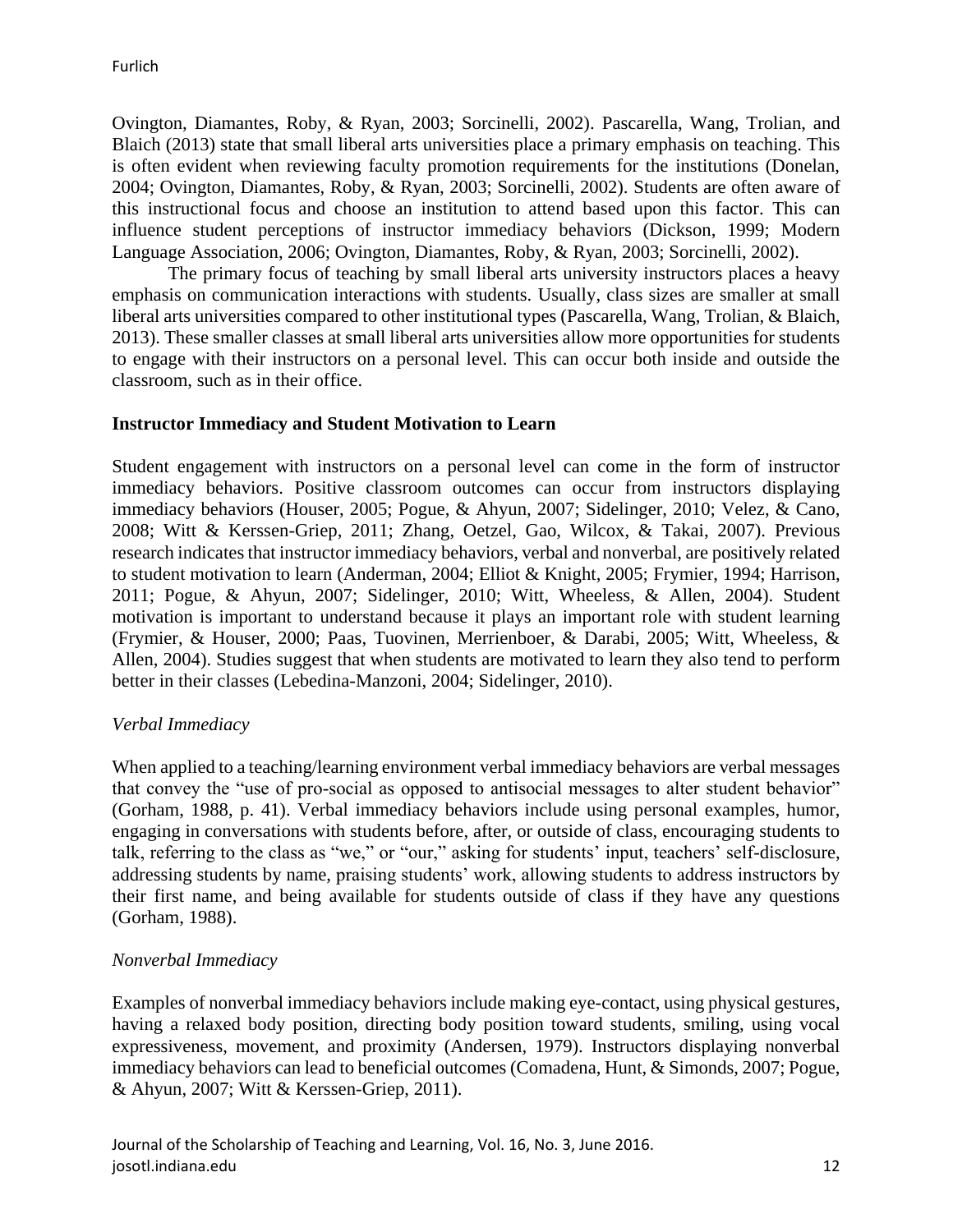Instructors displaying immediacy behaviors often have students with higher levels of motivation (Pogue, & Ahyun, 2007; Seifert, 2004). Ellis (2004) found when instructors display behaviors similar to immediacy students' motivation to learn was likely to increase. These behaviors were a set of instructor behaviors that were used to explain a task, while another set of behaviors increased the interpersonal relationship between the instructor and student. The communication behaviors addressing a task such as covering class material included taking time to answer student questions fully. Instructors' behaviors that increased interpersonal relations with students included answering student questions in a polite manner. Ellis' study illustrates the relation between instructor immediacy behaviors and student motivation to learn at research universities. Previous immediacy research has neglected to address those behaviors within small liberal arts universities.

Out-of-class communication often in the form of conversations with students is one immediacy approach that instructors can use with students (Jaasma & Koper, 1999). Dobransky and Frymier (2004) found an increase in interpersonal relationships between instructors and students when out-of-class communication occurred between them. More specifically, they found that the areas of trust, shared control, and intimacy, which are factors of an interpersonal relationship, increased. The findings from this study are important because students who perceived more trust, shared control, and intimacy with their instructor were also found to achieve more learning than those students who did not. Small liberal arts university students may have more opportunities to communicate with their instructors outside of class than other institutions because instructors usually have fewer students per class which enables them to become more familiar with each student (U.S. News & World Reports, 2015). Furthermore, it is impractical to expect instructors with larger class sizes at larger institutions to have an opportunity to talk with the majority of their students outside of class. As a result, small liberal arts university students may consider it normal to have the opportunity to communicate with their instructors outside of the classroom.

## **Rationale and Hypothesis**

Those students who are more motivated tend to measure higher levels of learning in a class (Allen, Witt, & Wheeless, 2006). Researchers have some certainty that student motivation is likely to increase when instructors display immediacy behaviors at research universities (Pogue, & Ahyun, 2007; Witt, Wheeless, & Allen, 2004). However, prior research has not addressed instructor immediacy behaviors and student motivation to learn at small liberal arts universities.

Small liberal arts universities differ from those institutions from which previous immediacy research has been conducted. Small liberal arts universities are likely to have much smaller class sizes compared to institutions at which prior immediacy research has been conducted. The class size difference can create a different instructional context and interaction between an instructor and their students. It is unrealistic to expect an instructor to learn every student's name and have conversations with each student in large lecture classes. It should not be taken for granted that instructors' use of immediacy behaviors will have the same outcomes in all types of higher education institutions until different types of higher education institutions measure instructor immediacy behaviors and student motivation to learn associations and confirm this inference. This lack of research about small liberal arts universities leaves a void of research for a major portion of undergraduate students and institutions.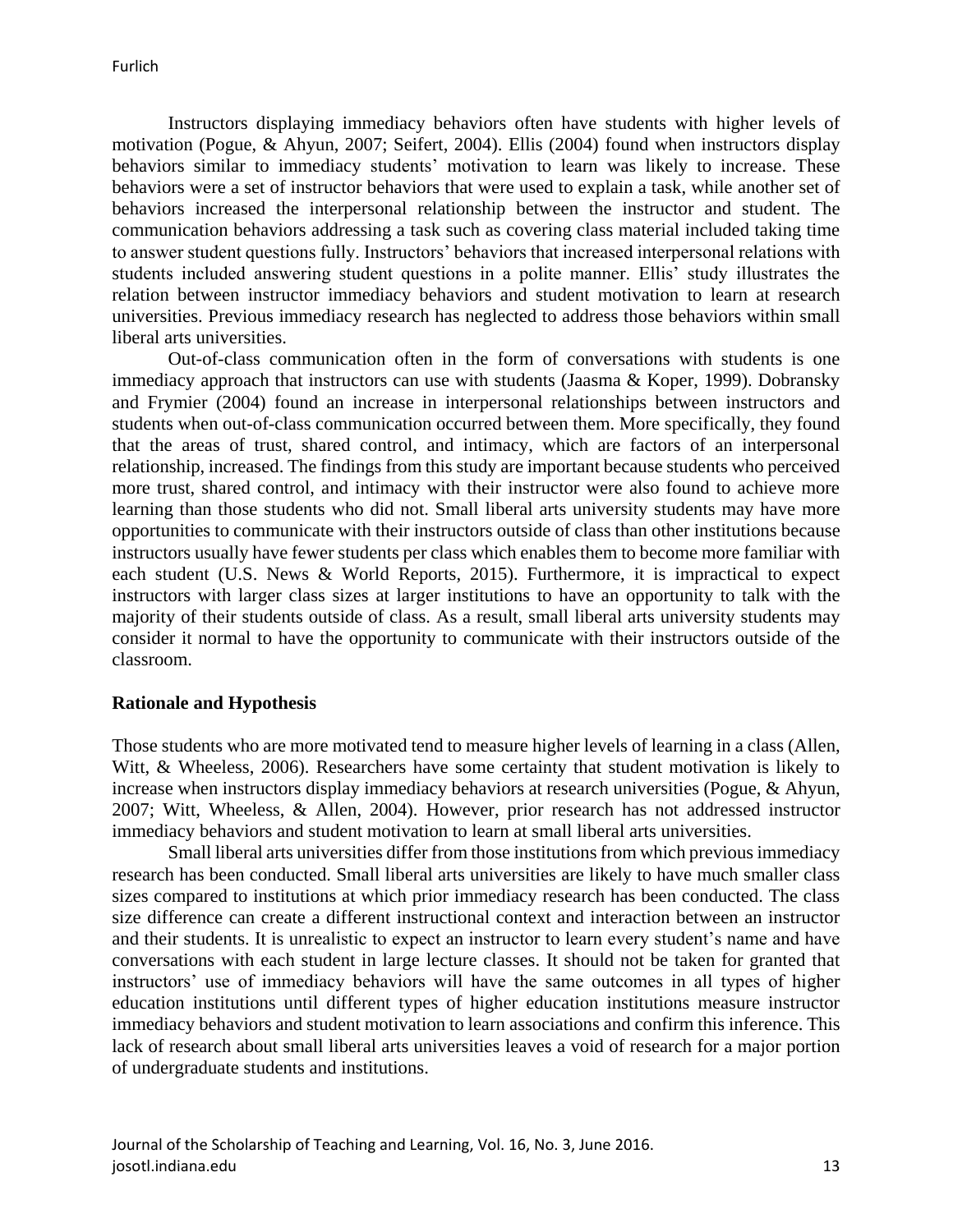#### Furlich

# *Hypothesis*

Hypothesis 1i: Instructor verbal immediacy behaviors are positively associated with student motivation to learn at a small liberal arts university.

Hypothesis 1ii: Instructor nonverbal immediacy behaviors are positively associated with student motivation to learn at a small liberal arts university.

## **Methods**

## *Procedures*

This study was conducted at a small liberal arts university located in the Midwest. A total of 4 different class sections of introductory Communication Studies classes from during weeks 6-8 of the same semester were used for this study. This study used a convenience sample. The researcher was not the instructor for any of these sections. The classes were taught by instructors the researcher knew professionally. The researcher contacted instructors teaching at the small liberal arts university and asked permission to collect data from some of their classes. Students in their classes were asked to participate in the study by filling out paper measurements of the variables of interest for this study. The instructor was not present in the room when the instruments were distributed and completed. Students in each section were asked to evaluate their instructor's verbal immediacy and nonverbal immediacy behaviors and their own motivation for that class.

Obtaining participation from students to evaluate communication behaviors concerning the class from which participation was requested has been used by previous researchers (Johnson, 2013). This was done because asking students to measure other classes they have can range from different subject areas, large lectures, small labs, different number of credit hours, etc. Furthermore, some students may only take one class during a semester. Institutional Review Board approval was received and students were asked to voluntarily fill out a pencil and paper survey packet measuring their perceptions of their instructor's verbal immediacy, nonverbal immediacy behaviors, referring to the instructor of the class that they received the survey packet and their own student motivation for that class.

## *Participants*

There were a total of 77 undergraduate student participants enrolled in introductory Communication Studies classes in a small liberal arts university in the Midwestern region of the United States. The demographics of the participants included 52 (67%) of the participants were female, 25 (32%) male, 67 (87%) Caucasian, 1 (1%) African American, 0 (0%) Hispanic, 4 (5%) Asian-American, 5 (7%) other. The participants had a mean age of 22 and a variety of different majors.

## *Instrumentation*

Three instruments were used to measure the relationships among the variables for this study. The measurement instruments proved to be reliable based upon Chronbach's alpha reliability coefficients that were found in this study and in previous studies. The measurement instruments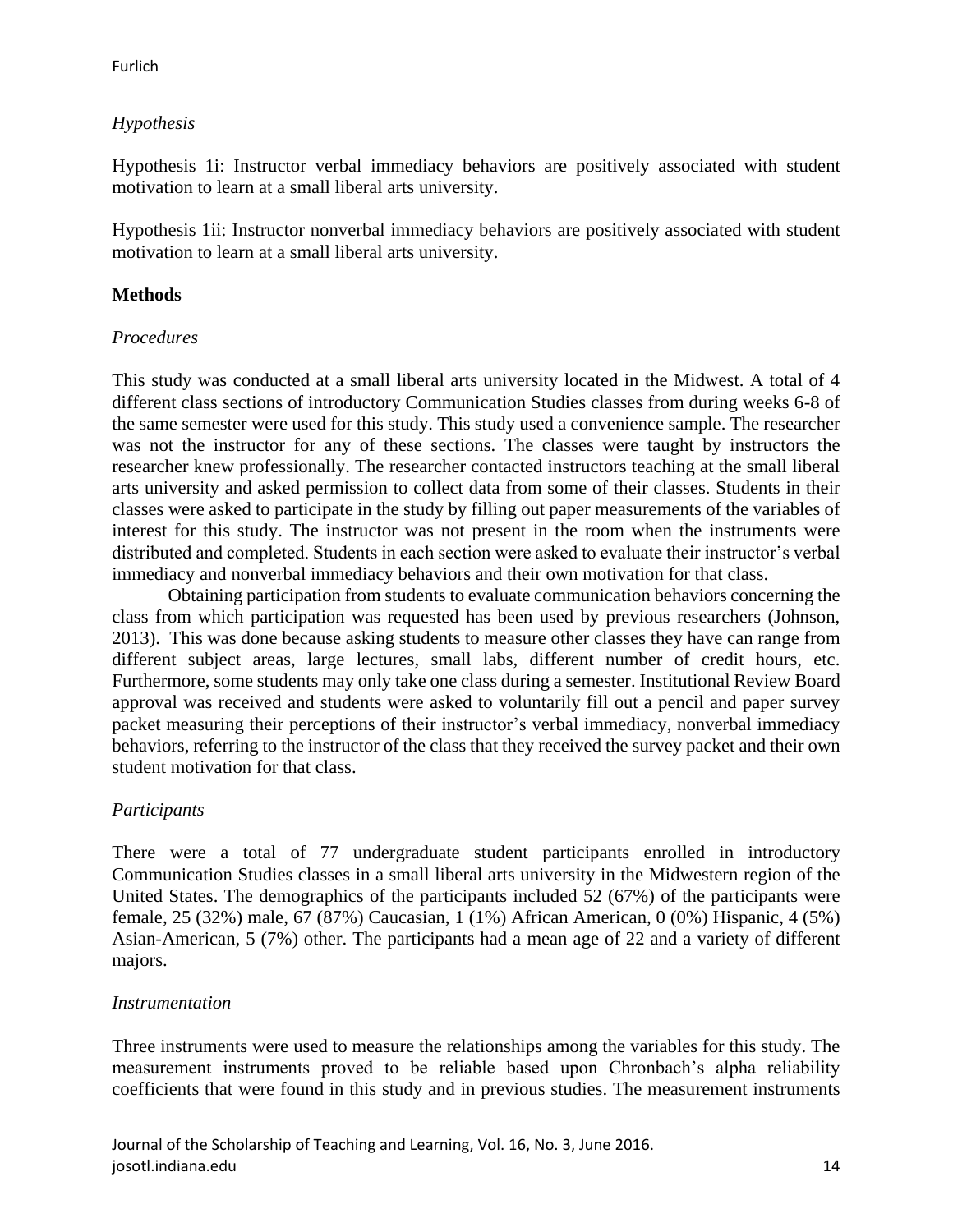were not altered from their original form. The researcher in this study did add demographic items for a better understanding of the participants in this study.

*Motivation to Lear*n. The motivation to learn measurement instrument developed by Christophel (1990) is intended to measure how motivated a student is to learn in a particular class. The instrument measured how motivated each student was for the class that they were asked to participate in the study. The measurement instrument consists of a series of bipolar words with each set separated by a semantic differential scale of 1 to 7. The student circles the number closest to the word that best represents his or her motivation toward the class. Items 1, 2, 3, 6, 10, 11 are reverse scored. This study achieved acceptable reliability for student motivation to learn with a Cronbach's alpha level of 0.92. Construct validity was also found for this measurement instrument stemming from previous research (Rubin, Palmgreen, & Sypher, 1994).

*Verbal Immediacy.* The verbal immediacy measurement instrument is intended to measure student perceptions of their instructor's verbal immediacy behaviors. The instrument measured each student's perception of their instructor's use of verbal immediacy behaviors for the class that they were asked to participate in the study. The verbal immediacy measurement instrument has 17 items. Each item presents a particular example of an instructor verbal immediacy behavior and students are asked to indicate how often their instructor displays this behavior on a scale from 0-4  $(0 = never, 1 = rarely, 2 = occasionally, 3 = often, and 4 = very often).$  Item 11 is non-immediate and is reversed scored when summing. The verbal immediacy measurement instrument was developed by Gorham (1988), and has proven to be reliable (Christophel, 1990; Fang-Yi, & Wang, 2010; Gorham & Zakahi, 1990). A Cronbach's alpha reliability analysis was performed for the verbal immediacy measurement instrument in the present study and achieved acceptable reliability for verbal immediacy with a result of 0.82. The instrument has been shown by previous scholars to have construct validity (Rubin, Palmgreen, & Sypher, 1994).

*Nonverbal Immediacy.* The nonverbal immediacy measurement instrument is intended to measure student perceptions of their instructor's nonverbal immediacy behaviors. The instrument measured each student's perception of their instructor's use of nonverbal immediacy behaviors for the class that they were asked to participate in the study. The nonverbal immediacy measurement instrument has 14 items. Each item presents a particular example of an instructor nonverbal immediacy behavior and students are asked to indicate how often their instructor displays this behavior on a scale from 0-4 (0 = never, 1 = rarely, 2 = occasionally, 3 = often, and 4 = very often). Items 1, 3, 6, 9, 10, and 11 are non-immediate and are reversed scored when summing. The nonverbal immediacy measurement instrument was developed by Richmond, Gorham, and McCroskey (1987), and has proven to be reliable. A Cronbach's alpha reliability analysis was performed for the nonverbal immediacy measurement instrument in the present study and achieved acceptable reliability for nonverbal immediacy with a result of 0.78. The instrument has been shown by previous scholars to have construct validity (Rubin, Palmgreen, & Sypher, 1994).

## *Data Analysis*

The data analyses were performed to determine whether statistically significant correlational relationships existed between the independent variables of instructors' use of immediacy behaviors, verbal and nonverbal, and the dependent variable of students' motivation to learn. The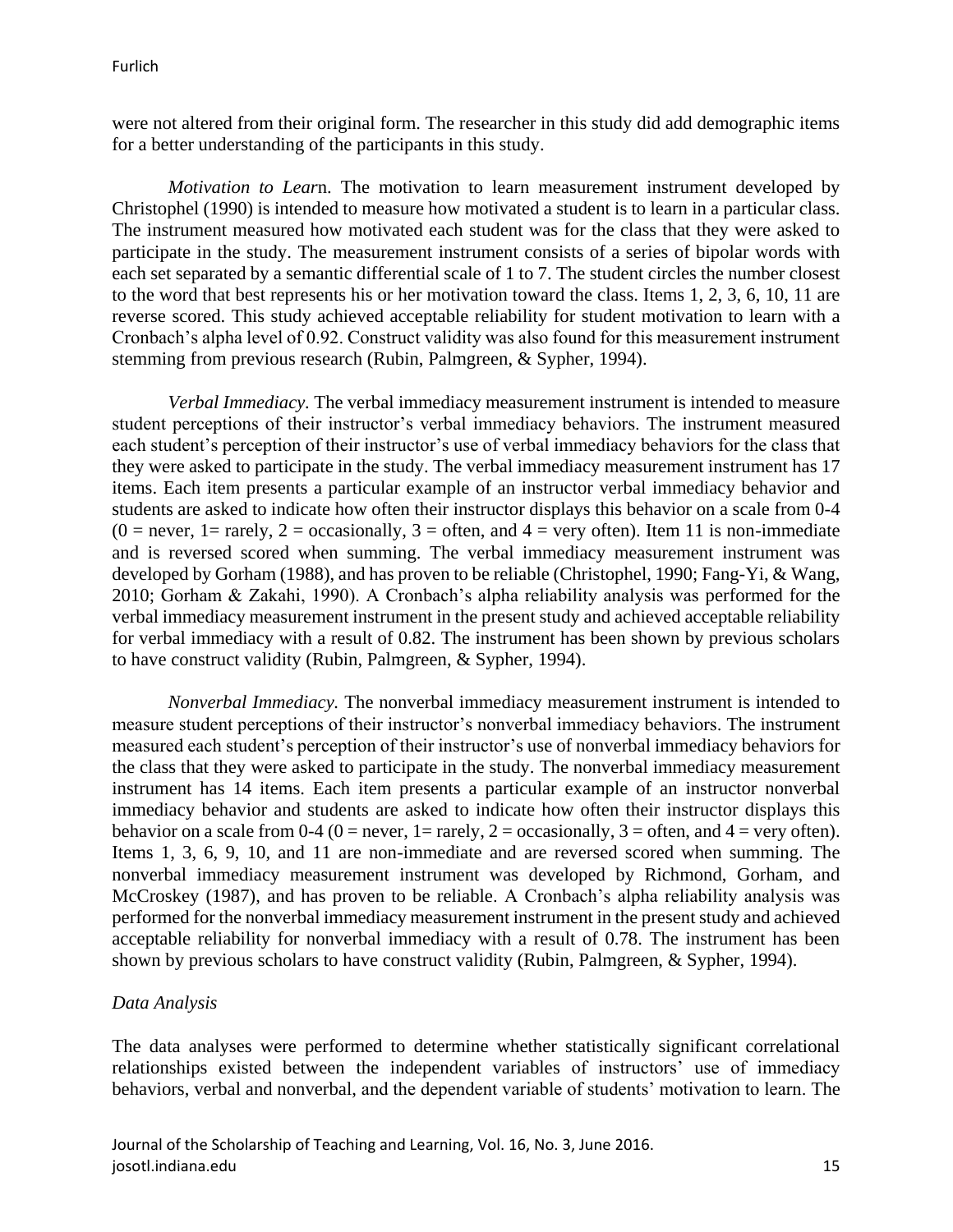analyses were performed by the researcher entering the sum scores of each participant for each measurement instrument separately. The sum scores of each participant were then calculated for the mean score of each participant for each measurement instrument. The summation and mean calculation were all carried out using the Statistical Package for the Social Sciences (SPSS). The first analysis attempted to answer the first part of the hypothesis for all of the participants by addressing a possible relationship between instructor verbal immediacy behaviors and student motivation to learn at a small liberal arts university through the use of a linear regression. A second independent linear regression was performed for all participants to investigate the second part of the hypothesis addressing a possible relationship between instructor nonverbal immediacy behaviors and student motivation to learn (Tabachnick & Fidell, 2001).

#### **Results**

Hypothesis 1i: The possible correlation between instructor verbal immediacy behaviors with student motivation to learn was explored. One linear regression model was performed for instructor verbal immediacy and student motivation to learn. Instructor verbal immediacy behaviors significantly predicted student motivation ( $\beta$  = .465, <u>p</u> = .048) and explained 5% of the variance for student motivation ( $R^2 = .053$ ,  $F(1,76) = 4.034$ ,  $p = .048$ ).

Hypothesis 1ii: The possible correlation between instructor nonverbal immediacy behaviors with student motivation to learn was explored. When the data were analyzed independently in a linear regression the results were different from the instructor verbal immediacy and student motivation correlational result. Instructor nonverbal immediacy behaviors were not significantly related to student motivation to learn. Instructors' nonverbal immediacy behaviors did not have a relationship with students' motivation ( $\beta$  =.384, p = .304) and did not explain variance for student motivation ( $R^2 = .015$ ,  $F(1,76) = 1.070$ ,  $p = .304$ ).

## **Discussion**

This study was intended to investigate relationships between instructor verbal immediacy and instructor nonverbal immediacy behaviors and student motivation to learn from a small liberal arts university. The results indicated a positive relationship between instructor verbal immediacy behaviors and student motivation to learn. No relationship was found for instructor nonverbal immediacy and student motivation to learn. Future researchers should investigate the relationships between instructor verbal immediacy and instructor nonverbal immediacy behaviors and student motivation to learn at different instructional contexts, such as those classified into different categories by the Carnegie Foundation for the Advancement of Teaching (2010).

Instructor verbal immediacy behaviors were found to account for 5% of the variance for student motivation to learn. This finding agrees with previous studies that found a positive relationship between instructor verbal immediacy behaviors and student motivation to learn which were primarily conducted at research universities, but the correlation found in this study is well below the average correlational strength found in previous research (Christensen & Menzel, 1998; Christophel & Gorham, 1995; Elliot & Knight, 2005; Ellis, 2004; Frymier, 1994; Glynn, Aultman, & Owens, 2005; Jaasma & Koper, 1999; Seifert, 2004; Sidelinger, 2010). The evidence is exceptionally strong supporting relationships between instructor verbal immediacy behaviors and student motivation whether from previous research conducted at research universities or to a lesser extent the findings from this study collected at a small liberal arts university. Small liberal arts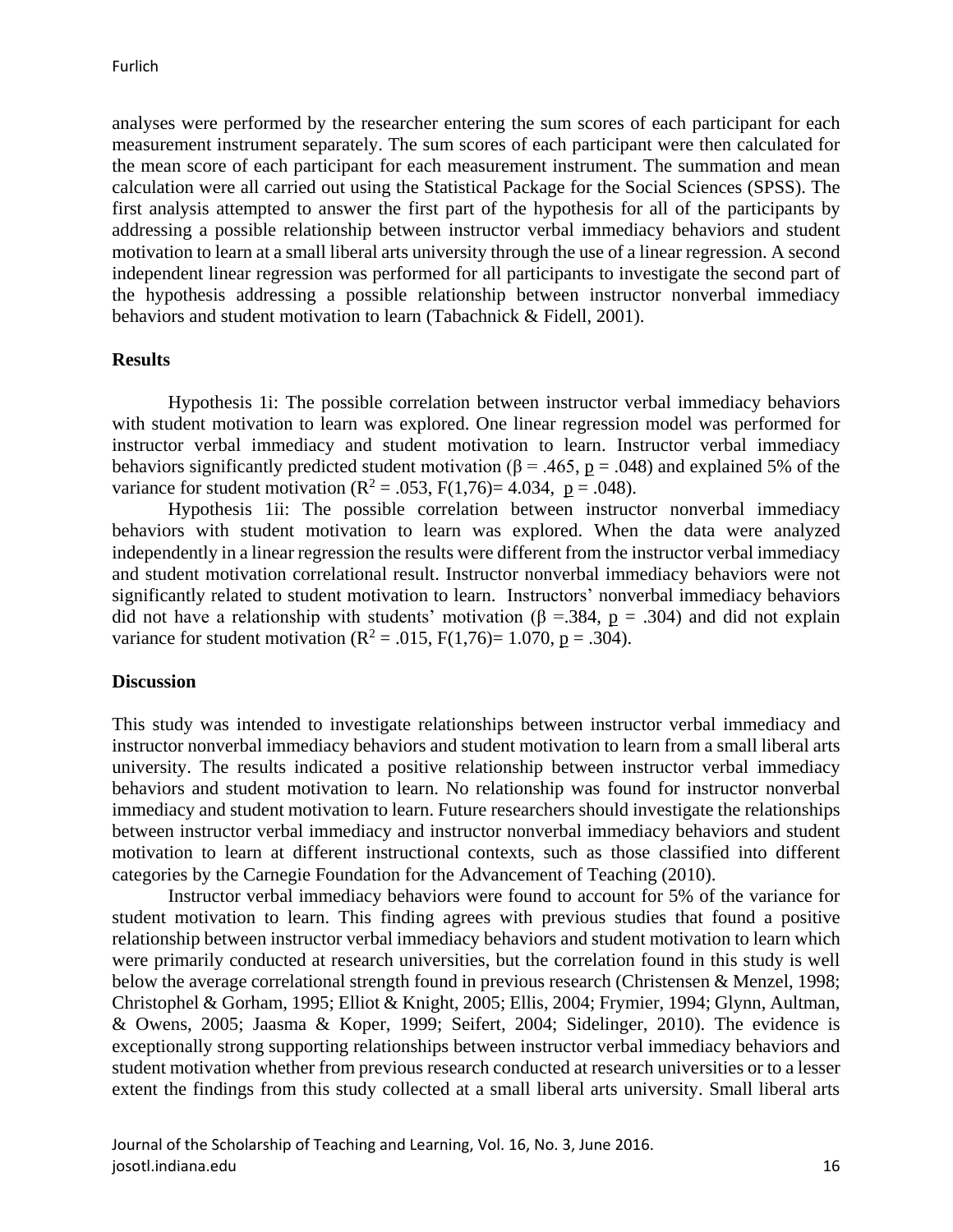university instructors should be encouraged to display verbal immediacy behaviors by using personal examples, humor, engaging in conversations with students before, after, or outside of class, encouraging students to talk, referring to the class as "we," or "our," asking for students' input, teachers' self-disclosure, addressing students by name, praising students' work, allowing students to address instructors by their first name, and being available for students outside of class if they have any questions (Gorham, 1988).

Small liberal arts universities have teaching as the primary focus. The smaller class sizes at small liberal arts universities allow more opportunities for their faculty to display verbal immediacy behaviors with their students compared with larger class sizes at research universities (Pascarella, Wang, Trolian, & Blaich, 2013). Small liberal arts university instructors should take advantage of their small class sizes as accommodative for displaying verbal immediacy behaviors. This study found a weaker correlation between instructor verbal immediacy behaviors and student motivation to learn than previous researchers. Therefore, instructors at small liberal arts universities with ample opportunities to display verbal immediacy behaviors in their classes should take advantage of these circumstances to display a lot of verbal immediacy behaviors to achieve higher levels of motivation with their students.

The small liberal arts university data in this study indicated no significant relationship between instructor nonverbal immediacy behaviors and student motivation to learn. This finding differs from earlier research studies finding positive relationships between these variables exclusively conducted at research universities (Pogue, & Ahyun, 2007; Witt, Wheeless, & Allen, 2004). This data is important because a large number of undergraduate students are enrolled in small liberal arts universities (Mayhew, 2012) and their motivation is important to understand.

It is widely accepted by instructors throughout academy who are familiar with nonverbal immediacy research that nonverbal immediacy behaviors are correlated with students' motivation to learn. Small liberal arts university instructors may then assume that these relations are intact regardless of institutional type because there is not ample previous research to suggest otherwise. It can become problematic for small liberal arts university instructors when their nonverbal immediacy behaviors that they display in class do not have the positive motivational impact with their students that they had anticipated based upon research they previously read. Small liberal arts university instructors should understand that contextual influences specific to small liberal arts universities may be at work.

The small liberal arts university from this study seems to have characteristics that differ from research universities (Donelan, 2004; Ovington, Diamantes, Roby, & Ryan, 2003; U.S. Department of Education, 2011). For example, the small liberal arts university in this study had class sizes averaging about twenty students. Research universities average over thirty students per class (U.S. Department of Education, 2011). A student who attends a small liberal arts university class might expect more personal instruction displayed through nonverbal immediacy behaviors due to the small class size. For example, it is easier for an instructor to have eye-contact with students, stand in closer proximity, and shake hands with students in a class of twenty compared to a class of over thirty. In a class over thirty, an instructor does not have the time to display these nonverbal immediacy behaviors as much and with as many students. Communication behaviors that are not expected are noticed more than normative behaviors (Proulx & Heine, 2008). Therefore, the display of the same instructor nonverbal immediacy behaviors in small liberal arts university classes may attract less attention than at institutions with larger classes because the small class environment can create an expectation for nonverbal immediacy behaviors to be displayed. In other words, instructor nonverbal immediacy behaviors at small liberal arts universities may be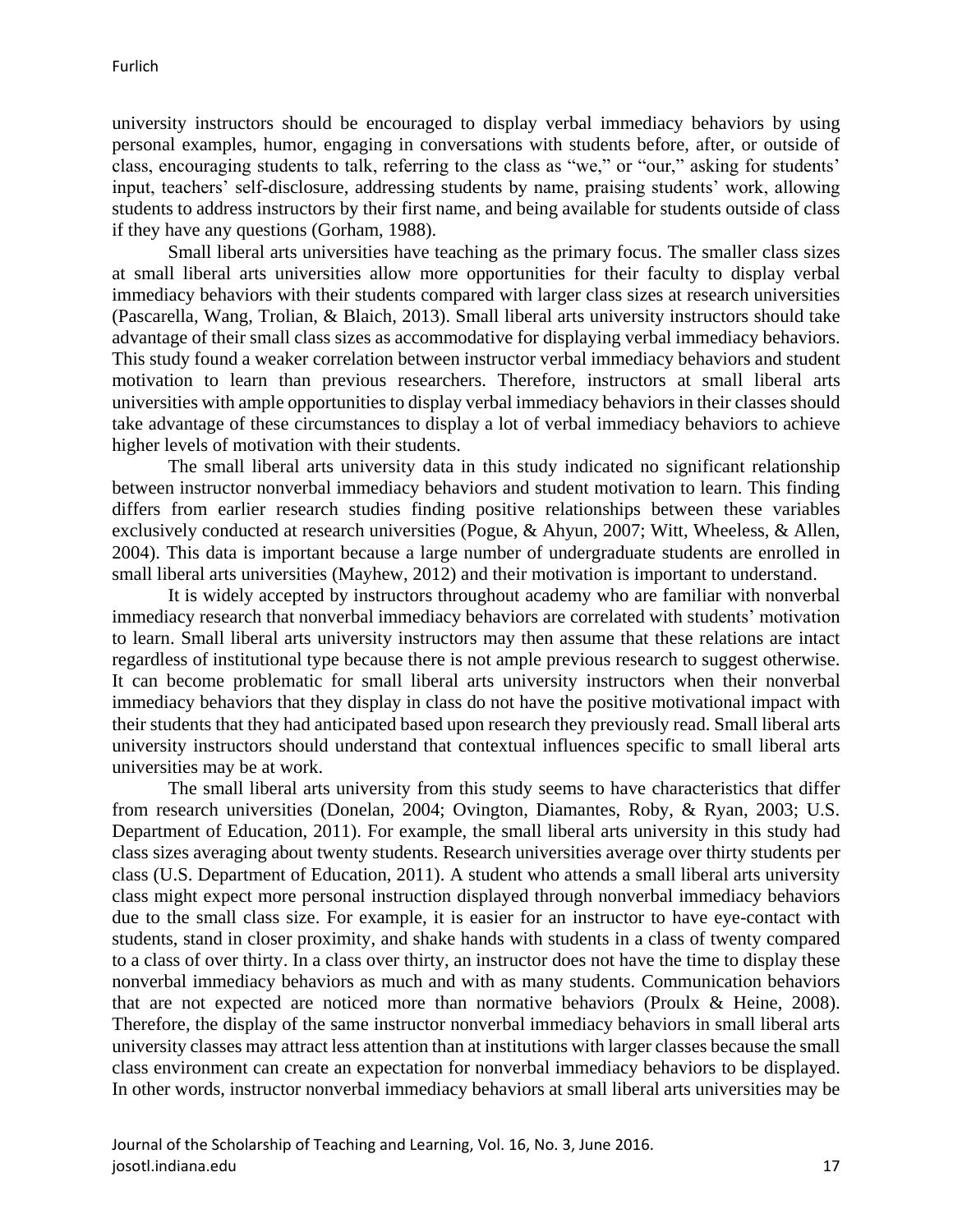perceived as the norm and have less relation with student motivation to learn compared with institutions having larger classes in which nonverbal immediacy behaviors are not expected.

## **Implications for Practice**

Instructors can always learn more ways to motivate their students (Lapka, 2012; Wiesman, 2012). Small liberal arts universities should strive to better understand instructor immediacy behaviors as related to their students' motivation to learn. Small liberal arts universities may need to find more innovative ways to display instructor immediacy behaviors because the results from this study indicate that displaying the same immediacy behaviors as those found in previous research will not result with the same outcomes of student motivation to learn.

One approach for small liberal arts university instructors to still build rapport with students through immediacy behaviors is using technology. Most instructors have probably observed the increase in use of technology by students to communicate with other people. Perhaps small liberal arts university instructors teaching face to face classes can use immediacy behaviors through technology such as Blackboard or ECollege to communicate with students. Students at small liberal arts universities might not expect their face to face classroom instructors to use technology to communicate with them using immediacy behaviors because it is a different channel to communicate immediacy behaviors electronically (Schutt, Allen, & Laumakis, 2009). Some ways they can do this is by using emotion symbols such as a smiling face, posting a picture of the instructor on the class website, addressing emails specifically to each student using the student's name, referring to the class as 'we' or 'our' in email messages, and increased contact with students through email with students to name a few. These immediacy behaviors used through technology may build rapport with students by displaying additional forms of immediacy behaviors beyond what students are likely to expect. Instructors at small liberal arts universities displaying the usual immediacy behaviors identified by previous research is inadequate according to the results of this study to motivate students to learn. Additional forms of immediacy behaviors are needed at small liberal arts universities to better motivate their students.

## **Future Research**

The findings from this study serve as a springboard for future research to investigate institutional type with regard to the relationships between instructors' immediacy behaviors and students' motivation to learn. Identifying additional instructor immediacy behaviors at different institutions can make major progress for instructors, administrators, and educational researchers.

## **References**

Allen, M., Witt, P., & Wheeless, L. (2006). The role of teacher immediacy as a motivational factor in student learning: Using a meta-analysis to test a causal model. *Communication Education, 55,* 21-31.

Anderman, L. (2004). Student motivation across subject-area domains. *Journal of Educational Research, 97,* 283-285.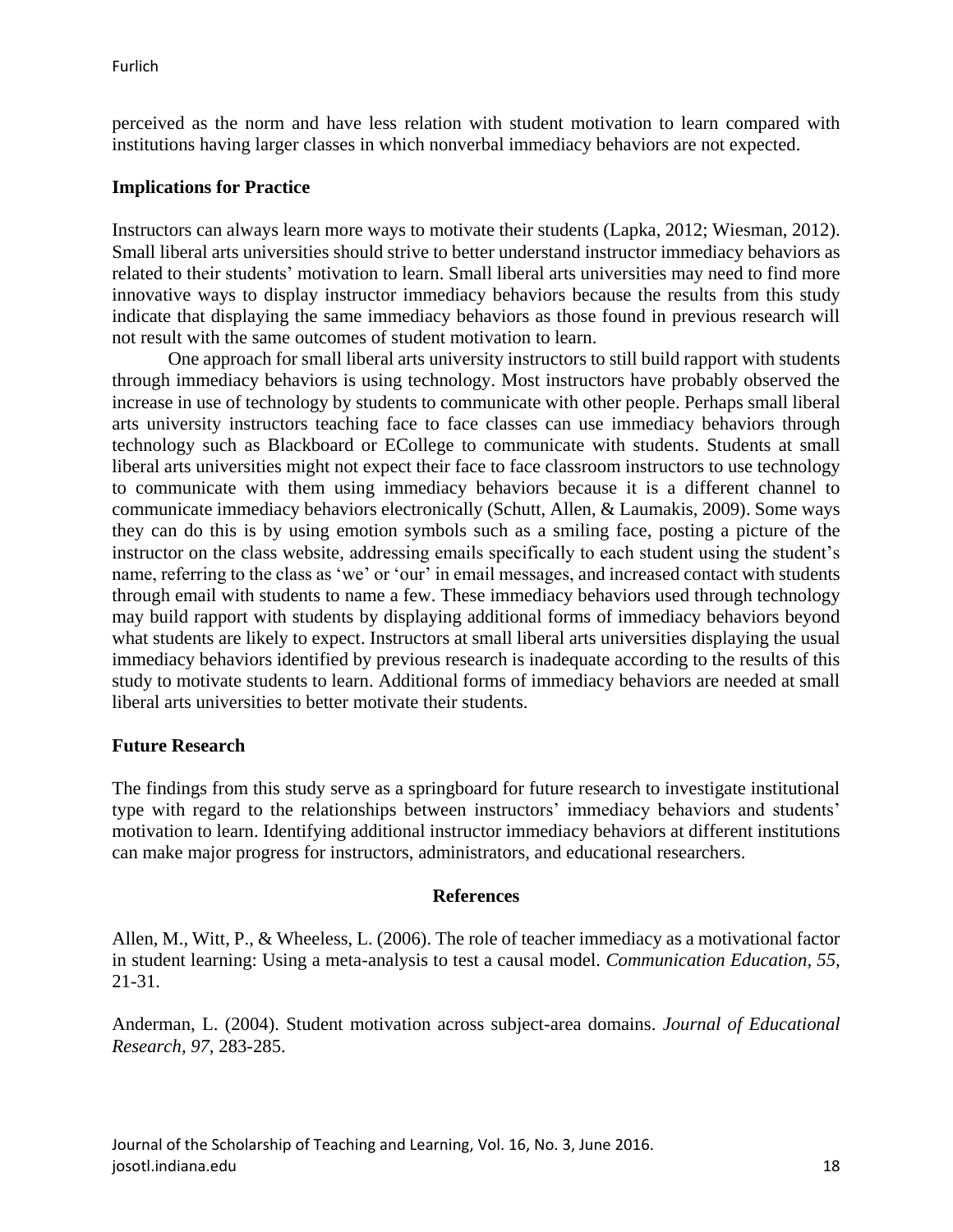Furlich

Andersen, J. (1979). Teacher immediacy as a predictor of teacher effectiveness. In D. Nimmo (Ed.) *Communication Yearbook, 3,* (pp. 543-559). New Brunswick, NJ: Transaction Books.

Carnegie Foundation for the Advancement of Teaching (2010). *The Carnegie Classification of Institutions of Higher Education.* Retrieved November 13, 2010 at <http://www.classifications.carnegiefoundation.org/>

Christensen, L. & Menzel, K. (1998). The linear relationship between student reports of teacher immediacy behaviors and perceptions of state motivation, and of cognitive, affective, and behavioral learning. *Communication Education, 47,* 82-90.

Christophel, D. (1990). The relationship among teacher immediacy behaviors, student motivation, and learning. *Communication Education, 39,* 323-340.

Christophel, D. & Gorham, J. (1995). A test-retest analysis of student motivation, teacher immediacy, and perceived sources of motivation and demotivation in college classes. *Communication Education, 44,* 292-306.

Comadena, M., Hunt, S., & Simonds, C. (2007). The effects of teacher clarity, nonverbal immediacy, and caring on student motivation, affective and cognitive learning. *Communication Research Reports, 24,* 241-248.

Dickson, R. (1999). The changing role of community college faculty: Implications in the literature. *Community College Review, 26 (4),* 23-38.

Dobransky, N., & Frymier, A. (2004). Developing teacher-student relationships through out of class communication. *Communication Quarterly, 52,* 211-223.

Donelan, G. (2004). The establishment of 'teaching' universities: Perspectives from a university college. *Perspective, 8,* 68-73.

Elliot, J., & Knight, J. (2005). Student motivation: The bottom line. *The Agricultural Education Magazine, 77(4),* 8-10.

Ellis, K. (2004). The impact of perceived teacher confirmation on receiver apprehension, motivation, and learning. *Communication Education, 53,* 1-20.

Fang-Yi, F., & Wang, Y. (2010). Student silent messages: Can teacher verbal and nonverbal immediacy moderate student use of text messaging in class. *Communication Education, 59,* 475- 496.

Frymier, A. (1994). A model of immediacy in the classroom. *Communication Quarterly, 42,* 133- 144.

Frymier, A., & Houser, M. (2000). The teacher-student relationship as an interpersonal relationship. *Communication Education, 49,* 207-219.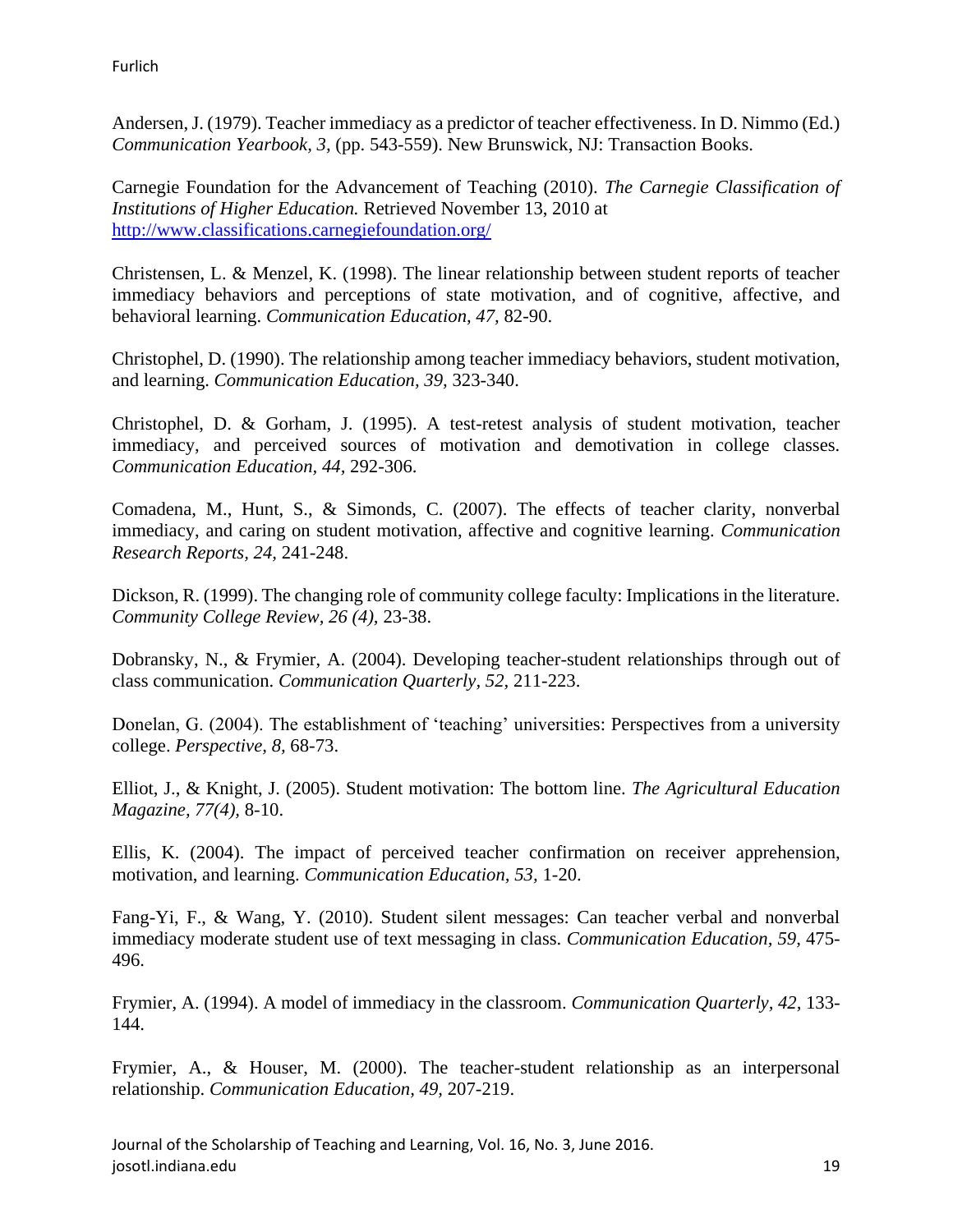Glynn, S., Aultman, L., & Owens, A. (2005). Motivation to learn in general education programs. *The Journal of General Education, 54,* 150-170.

Gorham, J. (1988). The relationship between verbal teacher immediacy behaviors and student learning. *Communication Education, 37,* 40-53.

Gorham, J. & Zakahi, W. (1990). A comparison of teacher and student perceptions of immediacy and learning: Monitoring process and product. *Communication Education, 39,* 354-368.

Harrison, R. (2011). Instructor transformational leadership and student outcomes. *Emerging Leadership Journeys, 4,* 91-119.

Houser, M. (2005). Teacher behavior, student interest and affective learning: Putting theory into practice. *Communication Quarterly, 53,* 71-90.

Jaasma, M. & Koper, R. (1999). The relationship of student-faculty out-of-class communication to instructor immediacy and trust and to student motivation. *Communication Education, 48,* 41- 47.

Johnson, D. (2013). Student in-class texting behavior: Associations with instructor clarity and classroom relationships. *Communication Research Reports, 30,* 57-62.

Lapka, C. (2012). Getting engaged. *Illinois Music Educator, 72,* 72-73.

Lebedina-Manzoni, M. (2004). To what students attribute their academic success and unsuccess. *Education, 124,* 699-708.

Mayhew, M. (2012). A multilevel examination of the influence of institutional type on the moral reasoning development of first-year students. *The Journal of Higher Education, 83,* 367-388.

Mehrabian, A. (1971). *Silent Messages.* Belmont, CA: Wadsworth.

Modern Language Association Committee on Community Colleges (2006). *A community college teaching career.* Retrieved October 11, 2006 at [http://www.mla.org/commcollege\\_teachcar](http://www.mla.org/commcollege_teachcar)

Ovington, J., Diamantes, T., Roby, D., & Ryan, C. (2003). An analysis of prevailing myths regarding tenure and promotion. *Education, 123,* 635-637.

Paas, F., Tuovinen, J., Merrienboer, J, & Darabi, A. (2005). A motivational perspective on the relation between mental effort and performance: Optimizing learner involvement in instruction. *Educational Technology Research and Development, 53 (3),* 25-34.

Pascarella, E., Wang, J., Trolian, T., and Blaich, C. (2013). How the instructional and learning environments of liberal arts colleges enhance cognitive development. *Higher Education, 66,* 569- 583.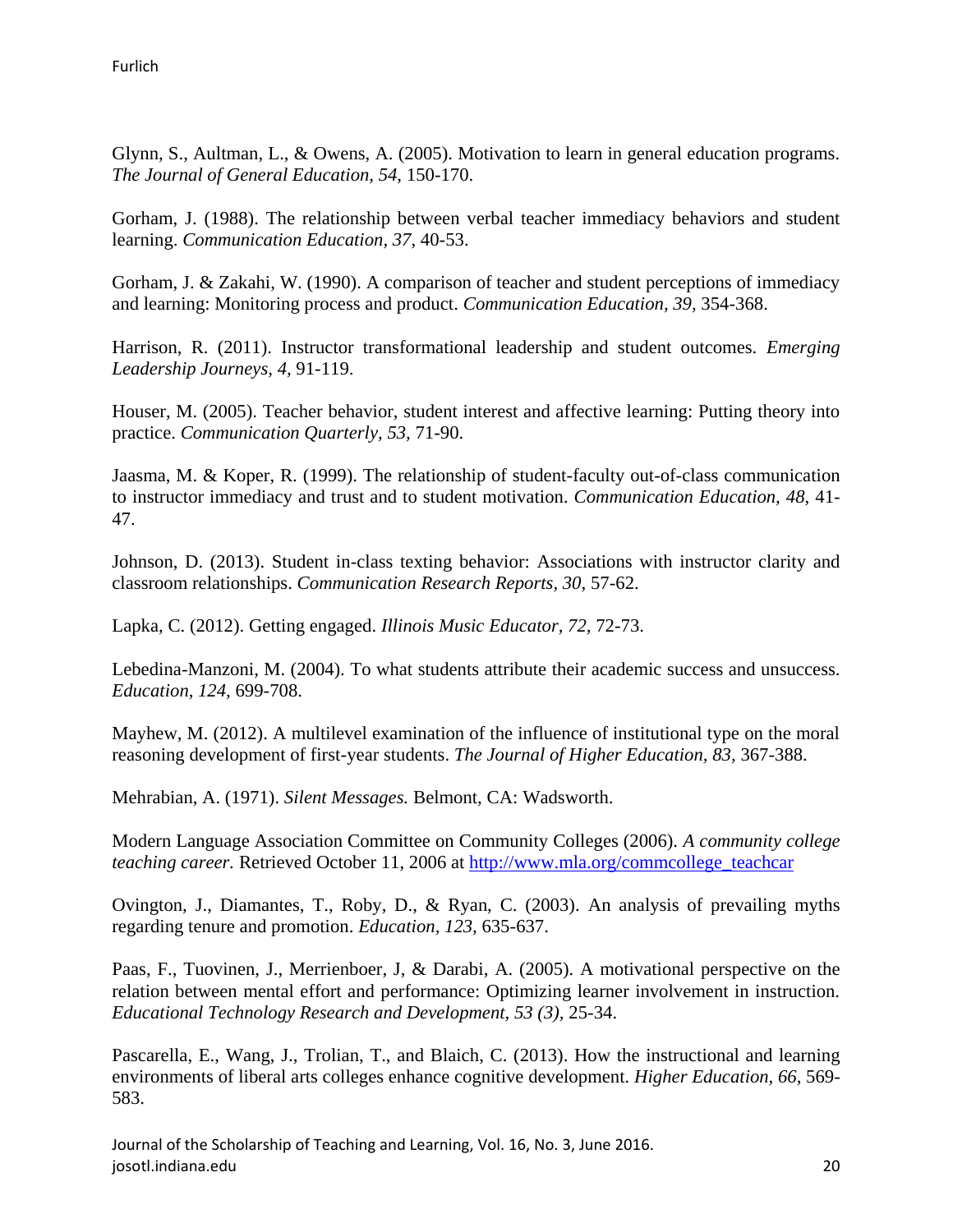Pogue, L., & Ahyun, K. (2007). The effect of teacher nonverbal immediacy and credibility on student motivation and affective learning. *Communication Education, 55,* 331-344.

Proulx, T., & Heine, S. H. (2008). The case of the transmogrifying experimenter: Affirmation of a moral schema following implicit change detection. *Psychological Science, 19,* 1294 1300.

Richmond, V., Gorham, J. & McCroskey, J. (1987). The relationship between selected immediacy behaviors and cognitive learning. In M. McLaughlin (ED.), *Communication Yearbook, 10,* (pp. 574-590). Beverly Hills: Sage.

Rubin, R., Palmgreen, P., & Sypher, H. (1994). *Communication research measures: A sourcebook.* New York: The Guilford Press.

Schutt, M., Allen, B., & Laumakis, M. (2009). The effects of instructor immediacy behaviors in online learning environments. *The Quarterly Review of Distance Education, 10,* 135-148.

Seifert, T. (2004). Understanding student motivation. *Educational Research, 46,* 137-149.

Sidelinger, R. (2010). College student involvement: An examination of student characteristics and perceived instructor communication behaviors in the classroom. *Communication Education, 61,* 87-103.

Sorcinelli, M. (2002). New conceptions of scholarship for a new generation of faculty members. *New Directions for Teaching, 90,* 41-48.

Tabachnick, B., & Fidell, L. (2001). *Using multivariate statistics (4 th ed.).* Needham Heights, MA. Allyn & Bacon.

U.S. Department of Education (2011). *National Center for Education Statistics, 2011 National Study of Postsecondary faculty.* Retrieved September 21, 2011 at <http://www.nces.ed.gov/>

U.S. News and World Reports (2015). *U.S. News and World Reports Education Rankings and Advice.* Retrieved September 28, 2015 at <http://colleges.usnews.rankingsandreviews.com/best-colleges>

Velez, J., & Cano, J. (2008). The relationship between teacher immediacy and student motivation. *Journal of Agricultural Education, 49 (3),* 76-86.

Wiesman, J. (2012). Student motivation and the alignment of teacher beliefs. *Clearing House, 85,* 102-108.

Witt, P., & Kerssen-Griep, J. (2011). Instructional feedback I: The interaction of facework and immediacy on students' perceptions of instructor credibility. *Communication Education, 60,* 75- 94.